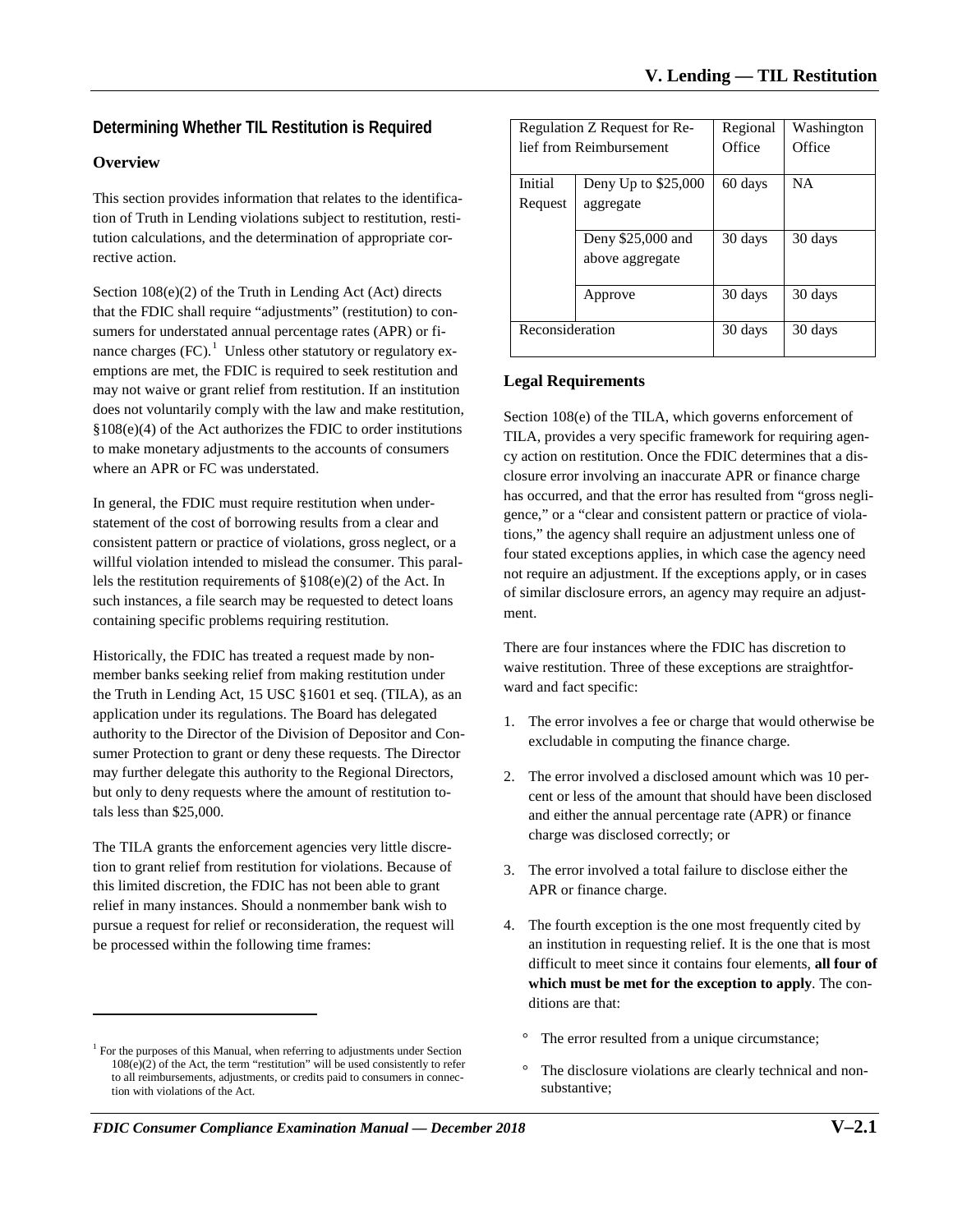- The disclosure violations do not adversely affect information provided to the consumer; *and*
- ° The disclosure violations have not misled or otherwise deceived the consumer.

Under provisions of the Act, a financial institution will generally have no civil or regulatory liability if it takes two affirmative corrective actions. Within 60 days of "discovering" an error (but before institution of a civil action or receipt of a written notice of error from a consumer), the financial institution must both:

- Notify the consumer of the error, *and*
- Provide restitution to the consumer for overcharges

An error is "discovered" if the institution either identifies the error through its own procedures or if it is disclosed in a written examination report. If the financial institution attempts to correct a disclosure error by merely re-disclosing the required information accurately, without providing restitution to the consumer, correction has not been effected. Consumer restitution is an inseparable part of the correction action.

## **Procedures for Making a Request**

If an institution requests relief from restitution, it should do so within 60 days of receipt of the report of examination containing the request to conduct a file search and make restitution to affected customers. The request should be directed to the attention of the Regional Director and shall contain a complete and concise statement of the action requested, all relevant facts, the reasons and analysis relied upon as the basis for such requested action, and all supporting documentation. The Regional Director will notify the institution of the receipt of the request and that pending a final determination; the institution is not required to complete corrective action on the restitution request.

If the initial request for relief is denied, the institution may petition the FDIC for reconsideration within 15 days of written receipt of the denial by filing a request for reconsideration with the appropriate Regional Director. The FDIC will acknowledge receipt of reconsideration within 15 days and will provide the applicant with written notification of its determination within 60 days of receipt of the request for reconsideration.

## **Process for Making Restitution**

Restitution must be made expeditiously. When lump sum payments to consumers are required to be made, they must be provided to the consumer either by official check or a deposit into an existing unrestricted consumer asset account, such as an unrestricted savings, checking or NOW account. If, however, the loan that triggered restitution is delinquent, in default, or has been charged off, the institution may apply all or part of the restitution to the amount past due, if permissible under law.

There have been instances where institution personnel have inappropriately asked consumers to return restitution checks to the institution. This is not permissible. The FDIC views any such attempt to prevent unrestricted access by the consumer to restitution proceeds as a serious breach of fiduciary duty as well as a violation of law and regulation. These violations will be subject to enforcement action including, but not limited to, assessment of civil money penalties, orders to cease and desist, and possible removal/prohibition orders.

## **Determining Whether a Pattern or Practice Exists**

The Truth in Lending Act (§108(e)) requires restitution when a disclosure error involving an understated APR or finance charge exceeds the allowed tolerance and results from a "clear and consistent pattern or practice of violations." The term "pattern or practice" is not defined by the Act, Regulation Z or the Official Staff Commentary to the Regulation, the Interagency Policy Guide, or the FFIEC's interpretive Questions and Answers.

However, the usual interpretation has been that a "pattern or practice" exists where there are more than isolated occurrences involving violations; however, a determination of whether a "pattern or practice" exists will depend on the facts and circumstances of individual situations.

Examiners should use the following guidance to determine if a pattern or practice exists for restitution purposes during the review of their initial sample of loans:

- If the frequency of a violation represents at least ten percent of the credit transactions sampled that have the same features or that are subject to the same regulatory requirements; and
- Within the given category of credit transactions two or more violations of the same type have been identified; then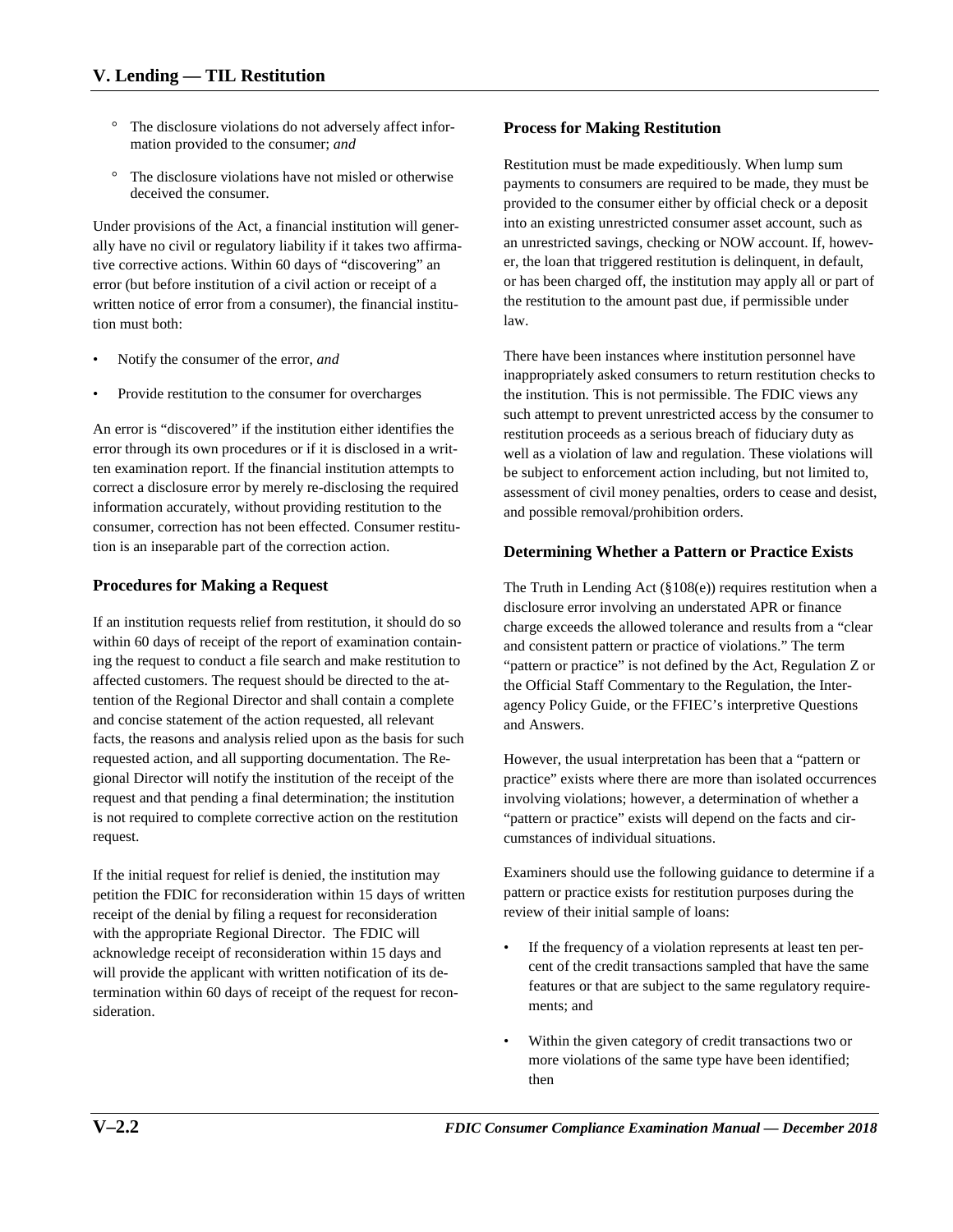Examiners should determine if the cause of the violation is other than a random error. This may require the examiner to expand the sample of types of loans with violations to verify if the hypothesis of a particular pattern or practice is correct. In situations involving small samples where the number or percentage of violations noted are within the lower ranges of the minimum frequency requirements, examiners should always review additional files of the same type (if available) to confirm or refute the initial hypothesis.

Satisfying any one of the following three criteria will help demonstrate the existence of a pattern OR practice leading to violations discovered during the sampling process:

- Conduct grounded in written or unwritten policy, procedure or established practice.
- Similar conduct by an institution toward multiple consumers.
- Conduct having some common source or cause within the institution's control.

Examiners should note that the minimum number of two violations would satisfy the ten percent minimum frequency requirement only in samples containing fewer than 25 loans. In a sample containing 55 loan transactions, at least six violations would be required to demonstrate a ten percent frequency for consideration of a hypothesis that a pattern or practice may exist.

Examiners should be certain that both the number of violations (numerator) and total sample of credit features reviewed (denominator) support their determination. Properly identifying the universe being sampled for the denominator is a key factor in this process.

- For example, samples of unsecured installment loans are normally separated from home mortgage loans, but it may be reasonable to combine them when a violation is discovered that involves the same or similar omission of creditinsurance disclosures, even though the types of loans are quite different. A review of two mortgage loans and three unsecured consumer loans, where credit life insurance was financed as part of the transactions, all lacked the affirmative written request for insurance and accompanying initials or signature, thereby reflecting a pattern or practice leading to the violations.
- In other cases, some combinations or separations of samples may be impacted by findings concerning the separa-

tion of banking functions, such as between employees or between different branch offices of the institution. For example, it is discovered that a new loan officer in the installment loan area has not been disclosing the amount of the premiums for disability insurance to customers, yet the mortgage loan department provides the correct disclosure when offering that insurance to customers. In this situation, it would be more appropriate to separate the samples from both departments because the cause of the error is solely within the installment loan area and confined to one loan officer.

- In another example, in a review of 65 consumer loans, errors in credit insurance disclosures were discovered in all six loans involving consumer purchases of credit life insurance; however, no errors were discovered in 59 loans where the consumer did not purchase credit insurance. The frequency of violations in this case is 100 percent (six of six instances) as these were the loans where the disclosures were required to be made but were not made correctly.
- Another example would be where violations are found involving private mortgage insurance (PMI). To further test whether this error would constitute a pattern or practice, the examiner should sample additional mortgage loans where the purchase of PMI was required. It would not be appropriate to consider loans where PMI was not a requirement for the loan.

In a situation where violations are discovered in some construction loans, it would not be correct to consider all real estate loans as the applicable universe. The universe in that situation should consist of only construction loans to determine whether a particular pattern or practice was the cause of the violation.

## **Documenting Reimbursable Truth in Lending Violations**

Truth in Lending reimbursable violations will be included under a separate heading, "Truth in Lending Violations Subject to Restitution," in the applicable Level 3 and Level 2 Violations pages. The SOURCE System will code these violations as reimbursable.

In the text of the violation write-up, the following information will be provided to support the presence of a "pattern or practice" for each type of reimbursable Truth in Lending violation:

Type of loan;